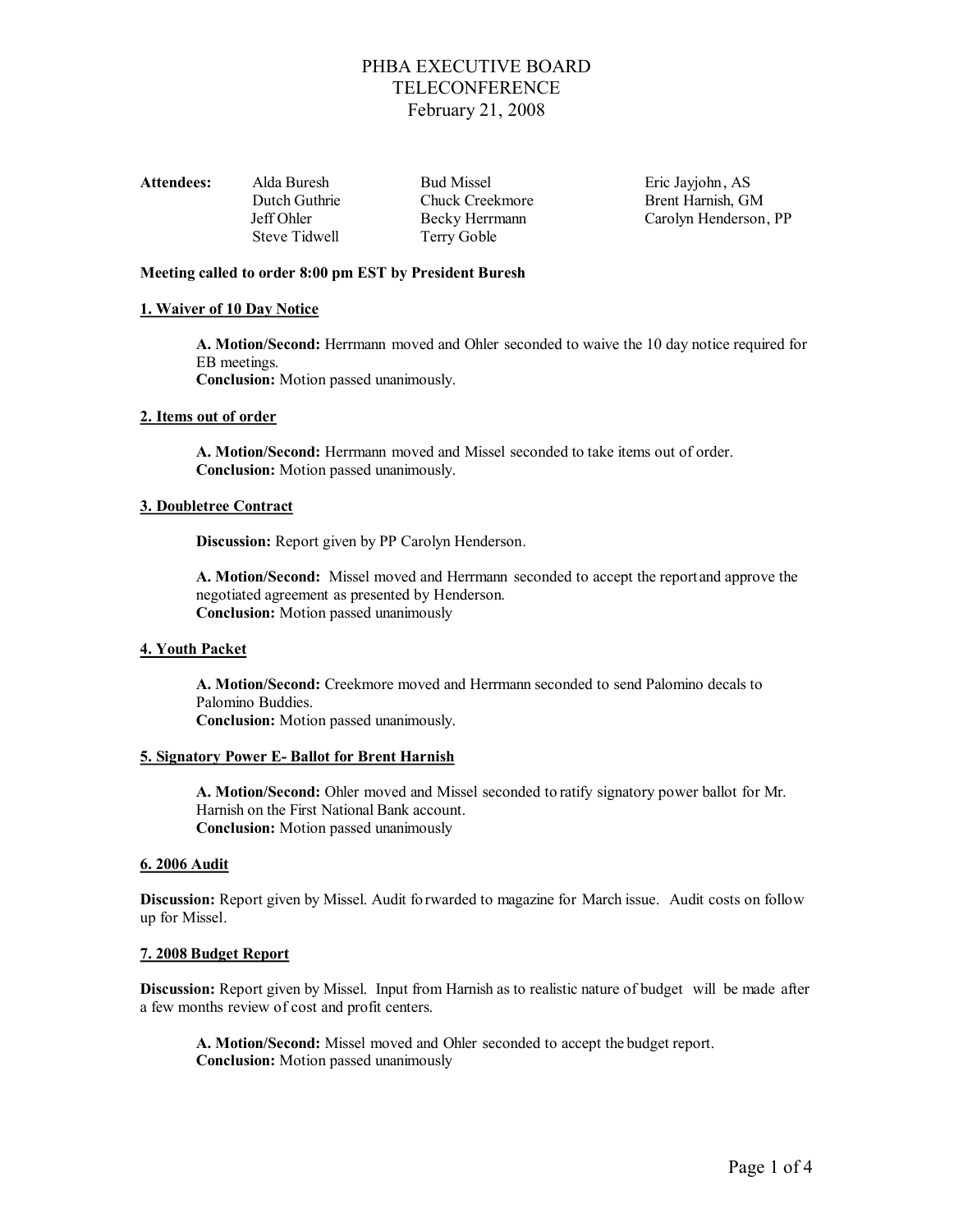## **8. Convention Update**

**Discussion:** Report given by Harnish. 150 attendees approx. Tidwell –Sundowner/Western Hauler working on dis plays/truck for convention, possibly 2 -3 trucks and an LQ trailer. Sundowner will have personnel on site at hotel.

Meriel will have t shirts, etc. at convention

## **9. Signatory Power for First National Bank, Broken Arrow, Ok**

**A. Motion/Second:** Herrmann moved and Goble seconded to modify signatory power document for the CD's at the First National Bank , Broken Arrow, Oklahoma by removing the names of Charles Creekmore, Nikki Longacre, Cindy Chilton and Charles Henderson and to have the following names approve d as having signatory powers: William Guthrie, Alda Buresh, Jeff Ohler, Louis Missel, Brent Harnish , and Carolyn Henderson.

**Conclusion:** Motion passed unanimously

## **10. Executive Session**

**A. Motion/Second:** Goble moved and Tidwell seconded to move into Executive Session. **Conclusion:** Motion passed unanimously.

## **11. End Executive Session**

**A. Motion/Second:** Ohler moved and Tidwell seconded to end Executive Session. **Conclusion:** Motion passed unanimously

## **12. David Berry's Request for WS Fees Roll Over**

**A. Motion/Second:** Tidwell moved and Guthrie seconded to approve request of Mr. Berry to roll over the 2007 WS entry fees to 2008 WS. **Conclusion:** Motion passed unanimously

## **13. Chafity L. Sultzbaugh 2007 WS Fees Refund/Credit Request**

**A. Motion/Second:** Ohler moved and Herrmann seconded to send a letter to the member requesting information . **Conclusion:** Motion passed unanimously

#### **14. Kristen N Maffaro WS Fees Roll Over Request.**

**A. Motion/Second:** Ohler moved and Guthrie seconded to send a letter to the member. **Conclusion:** Motion passed unanimously

#### **15. Amy Banks WS Fees Letter**

**Discussion:** Letter dated 7-16-07. Harnish to follow up with member to see if she has a request.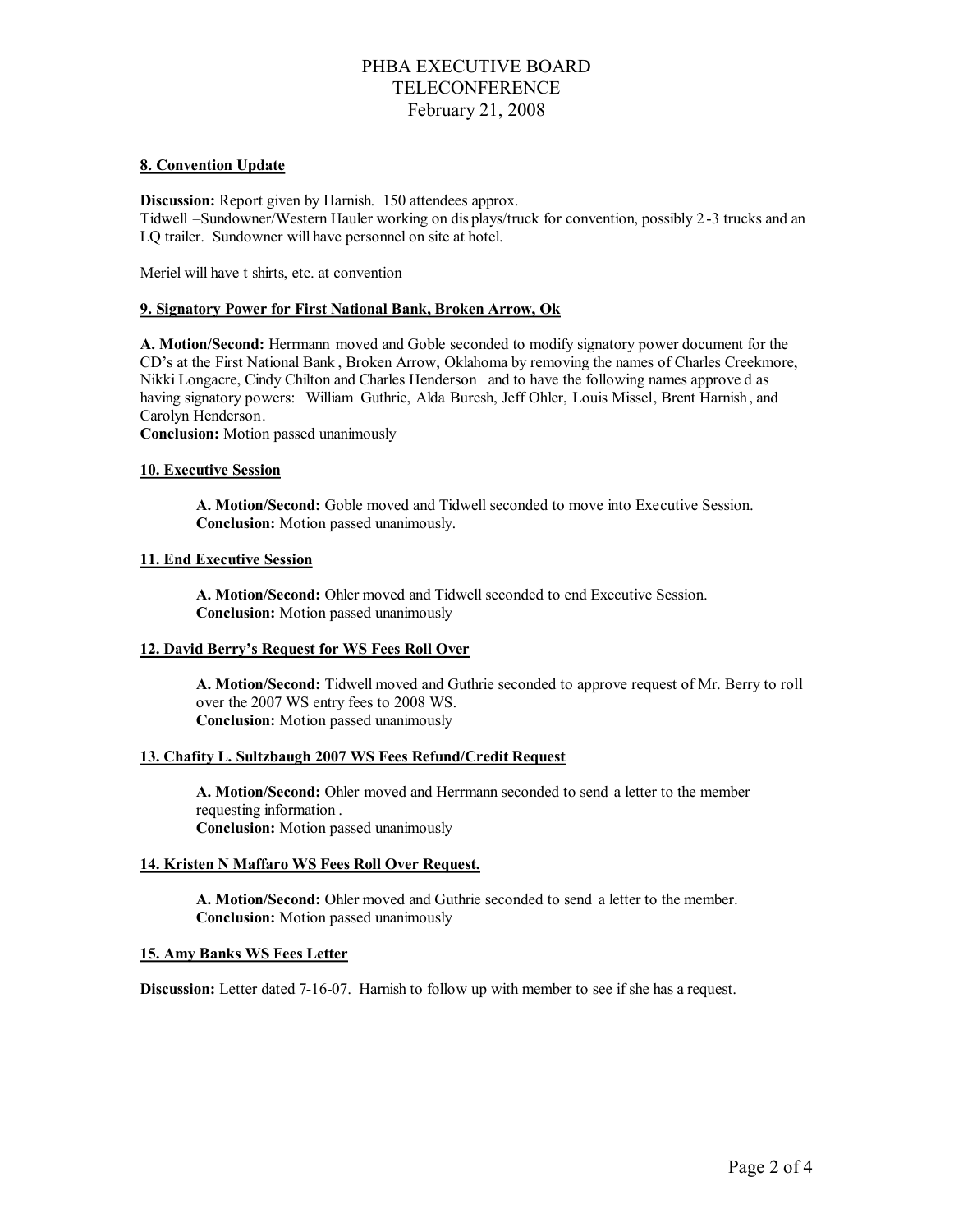## **16. Parliamentarian for Convention**

**Discussion:** Report given by Buresh. Mr. Steve Small has been recommended for service as parliamentarian for the BOD meeting.

**A. Motion/Second:** Creekmore moved and Ohler seconded to hire Mr. Small as parli amentarian for the BOD meeting at the 2008 PHBA Convention in Lexington, Ky . **Conclusion:** Motion passed unanimously

#### **17. Memorial for Jack Anderson**

**Discussion:** Scholarship sponsorship in his name suggested.

**A. Motion/Second:** Tidwell moved and Herrmann seconded to pursue a memorial tribute for Mr. Anderson…with intent to have presentation at the Youth WS. **Conclusion:** Motion passed unanimously

## **18. General Manager's Report**

**Discussion:** Report given by Harnish.

Show request from NM APA in conjunction with a horse fair AQHA all novice and full quarter show. Only amateur and youth classes to be offered. They request an exception from the handbook to allow all age halter class es for amateurs and youth

**A. Motion/Second:** Guthrie moved and Ohler seconded to grant the request. **Conclusion:** Motion passed unanimously

Computer system update: \$4000 estimate to program AS400 for limited rider awards/program. Harnish to pursue alternatives for programming.

Mass mailings – Harnish plans to purged outdated names from list for future mailings.

WS Software – program designer to come in for training to prep staff for this year's show.

Convention – hotel will do direct bill to PHBA post convention.

Office décor – needs cleaned up, painted, etc. April 12 -13 is planned as a work session on the office.

Sponsorships – Harnish provided details requested by WS comm./Marketing. Harnish to go forward with formalizing programs for sponsorship marketing. Meriel may not be providing as much as they have in the past….not determined yet.

Harnish suggested several sponsorship/incentive ideas for future consideration /development.

#### **19. Adjournment**

**A. Motion/Second:** Guthrie moved and Ohler seconded to adjourn the meeting. **Conclusion:** Motion passed unanimously

## **Teleconference adjourned at 10:55 pm EST**